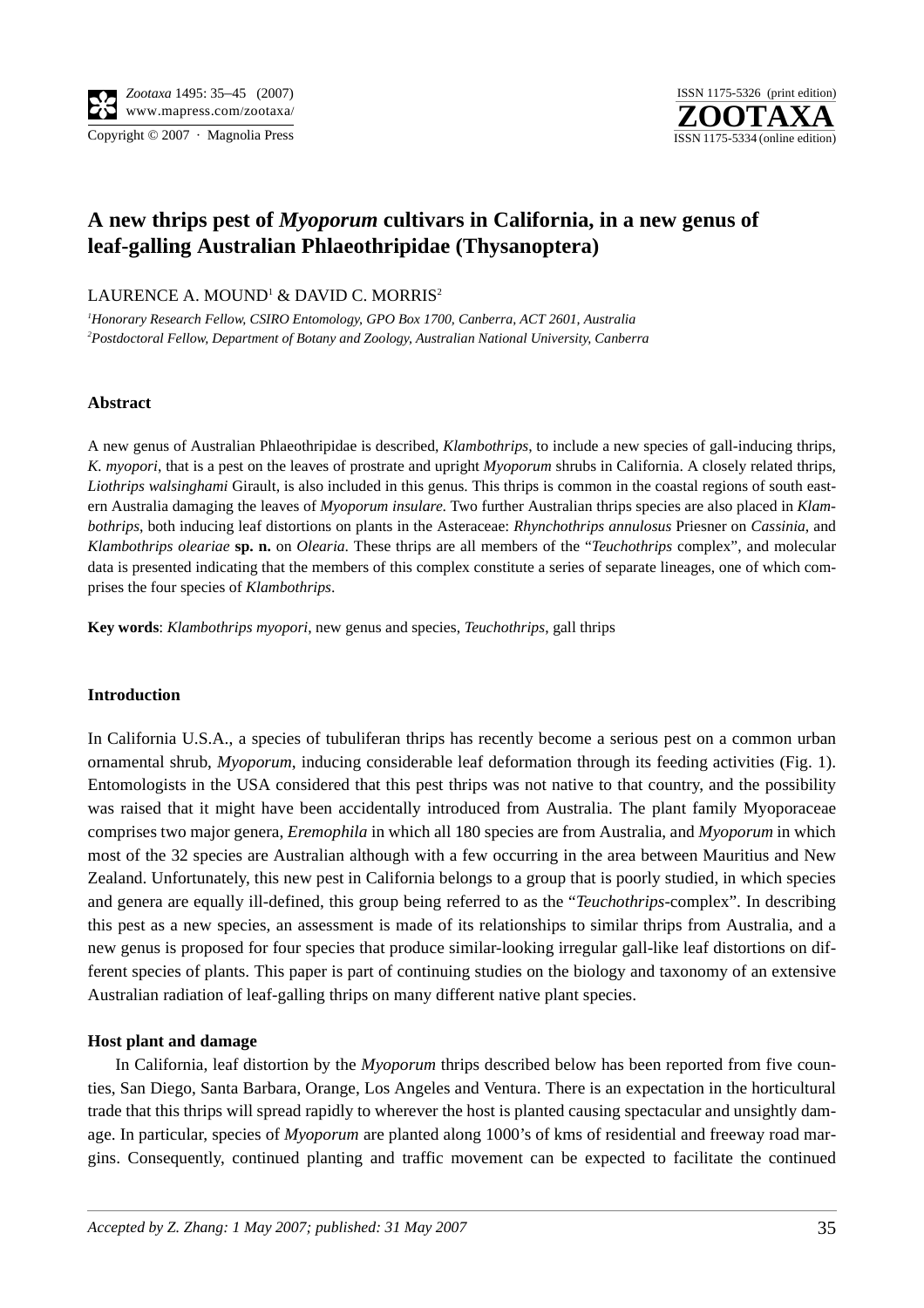widespread distribution of this thrips. The drought hardiness of *Myoporum*, and the fact that the plants are generally so pest free, has made members of this genus suitable for decorative planting in much of southern California. The hardiness of *Myoporum* is now leading to the plants being considered invasive weeds in some areas of California, presumably through seed dispersal by birds. Paradoxically, if the weed status of *Myoporum* increases in California, then this new pest thrips may actually come to be regarded as beneficial, because it will have value as a biological control agent. The plant species on which thrips damage is particularly reported is *Myoporum laetum*, a plant originally from New Zealand. However, new varieties are being developed by the horticultural trade, including a susceptible prostrate form, "Myoporum Pacificum". Also being marketed in California, according to various websites, are two Australian species, *M. debile* and *M. parvifolium*, and the most common Australian species, *M. insulare*, has been reported to be a useful fire resistant shrub in coastal California.



**FIGURE 1.** Healthy and thrips-damaged *Myoporum laetum* in California.

From New Zealand there are no reports of thrips damage to the leaves of *M. laetum*. However, in southern Australia, *M. insulare* commonly supports considerable populations of a thrips that is structurally very similar to the Californian pest. The resultant distorted leaves, or ill-formed galls, have been collected widely around the south eastern coast of Australia, between Adelaide and the Victoria/New South Wales border. *M. insulare* has a natural distribution along the coast from at least the Nullarbor in the West to south of Sydney on the east coast, and including northern Tasmania. However, *M. insulare* has also been planted in southern Australia outside its natural range. Because of its drought resistant abilities as a fast-growing and hardy wind break, the species was planted widely by soldier settlers in the western districts of Victoria during the 1940's and 1950's, and similarly in the Murray River area of South Australia. Leaf distortion by thrips has been observed on *M. insulare* throughout these areas.

# **Thysanoptera Phlaeothripidae as pests**

The thrips that is damaging *Myoporum* is a member of the Phlaeothripidae, one of the two major families of Thysanoptera. In general, pest thrips belong to the second major family, the Thripidae (Mound, 2005a),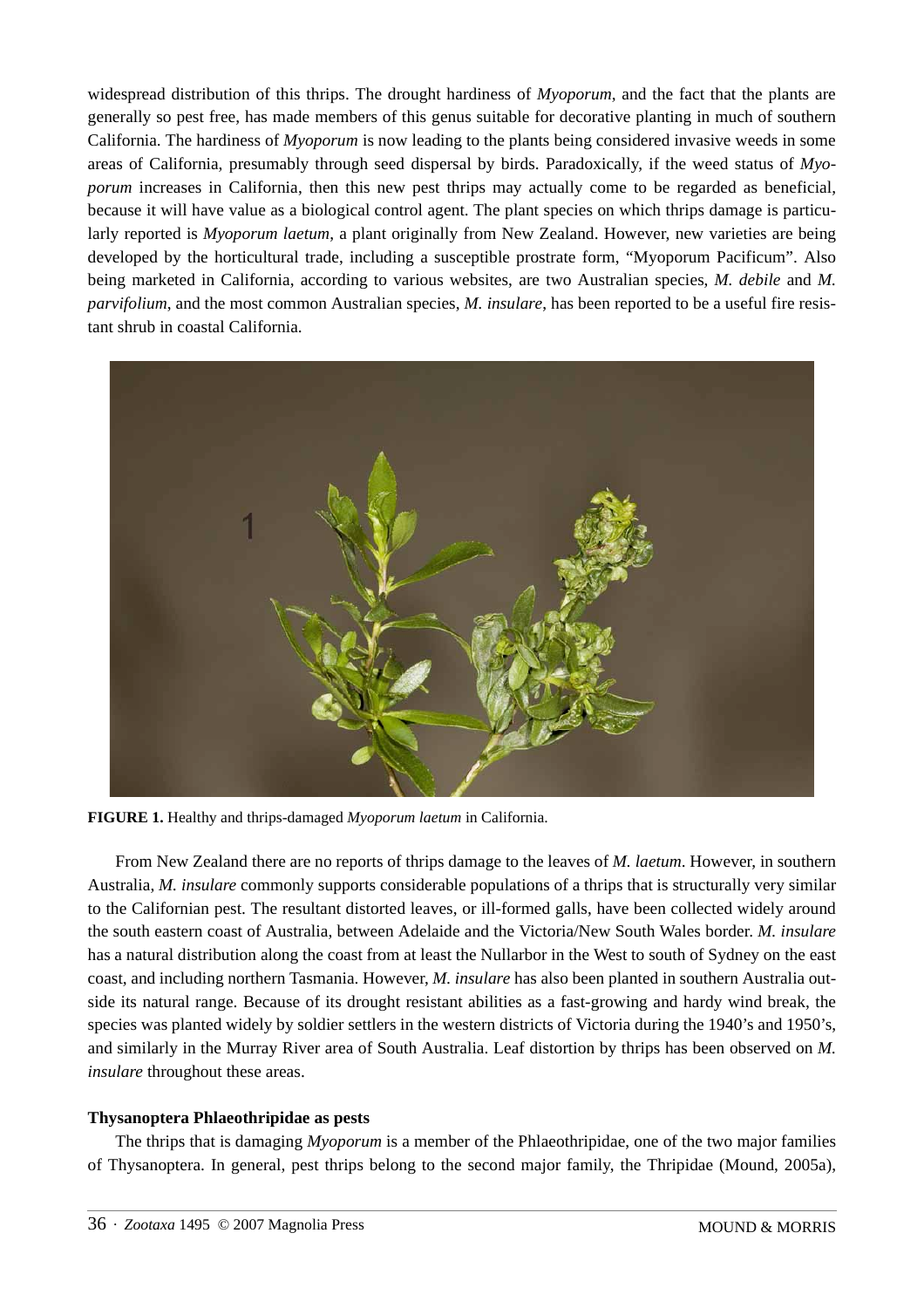including all of the known tospovirus vectors (Mound, 1996b). In contrast, many species of Phlaeothripidae are fungus-feeders, on dead twigs, dead leaves and in leaf litter (Morse & Hoddle, 2006), with flower-feeding occurring among a smaller group of species, mostly Holarctic members of the genus *Haplothrips* (Mound & Minaei, in press). A few phlaeothripids are predatory, but the species of the other major group in this family feed on green leaves, some inducing galls (Mound, 1994). These leaf-feeding Phlaeothripidae are often hostspecific (Mound, 2005a), thus greatly limiting their potential to be general crop pests.

One pest phlaeothripid, the Cuban laurel thrips, *Gynaikothrips ficorum* (Marchal), is well known around the world inducing leaf-galls on cultivated *Ficus microcarpa* (Mound *et al.*, 1996; Boyd & Held, 2006). In south eastern Asia, *Piper* species, both wild and cultivated, often exhibit leaf-curl damage due to *Liothrips piperinus* Priesner and related species (Ananthakrishnan & Raman, 1989). Similarly, *Liothrips vaneeckei* Priesner is widespread as a minor pest on lily bulbs (Malipatil *et al.*, 2002), and *Liothrips adisi* zur Strassen damages the leaves of *Paullinia cupana*, the Brazilian tree from which the drink Guarana is produced (zur Strassen, 1978). In Japan, the cruciferous spice plant, *Wasabia japonica*, is damaged by *Liothrips wasabiae* Haga & Okajima, and the leaves of persimmon (*Diospyros kaki*) are galled by *Ponticulothrips diospyrosi* Haga & Okajima (Okajima, 2006). With so few pest species recorded amongst the Phlaeothripidae, the societal impact of this widespread family of thrips is limited, despite the large numbers of species and their intrinsically interesting biologies, including sub-sociality (Crespi, 1990), eusociality (Crespi *et al.*, 2004), and striking structural polymorphisms (Mound, 2005b).

## **Thysanoptera Phlaeothripidae classification**

The Phlaeothripidae is the sole family recognized by most entomologists in the sub-order Tubulifera, despite a large number of family-group names having been proposed (see, Mound & Morris, 2004). Of the 3400 described species in this family, most are placed in the subfamily Phlaeothripinae, with about 700 that apparently feed on fungal spores being referred to the subfamily Idolothripinae. Evolutionary relationships within, and classification of, the Phlaeothripinae remains unclear, with three ill-defined lineages being recognized, each centred around one major genus (Mound & Marullo, 1996). The small "*Haplothrips*-lineage", in which many species are flower-feeders, has recently been formally defined and recognized at the tribal level as the Haplothripini to include about 35 genera (Mound & Minaei, in press). The much larger "*Phlaeothrips*lineage" is more difficult to define, particularly because of the structural polymorphisms that occur in the large number of fungus-feeding species involved (Mound, 2005b). Similarly large and problematical is the "*Liothrips*-lineage" of leaf-feeding species, and it is within this group of more than 150, often poorly defined, genera that the new pest species is placed, together with all the pest Phlaeothripidae noted above.

#### **The** *Liothrips***-lineage of Phlaeothripinae**

Within the *Liothrips*-lineage the main genus, *Liothrips* Uzel, is the largest genus of Thysanoptera, with 290 species currently listed worldwide (Mound 2007). However, the genus is not clearly defined from other genera, and only five species are listed from Australia. A related genus, *Teuchothrips* Hood, includes 30 species, of which 21 are from Australia, five from New Caledonia, three from Indonesia, and one from India. This genus is not clearly defined from *Liothrips*, and many of the described species in these two genera are known from very few specimens, with little information on host relationships or intraspecific structural variation. Recent examination of the original material of the 21 Australian species listed in *Teuchothrips* has indicated that they cannot all be considered con-generic. Moreover, field work across Australia in the past 10 years has produced many similar-looking species in this "*Teuchothrips*-complex", often associated with leaf deformation on particular species of native Australian plants.

Formal taxonomic work on these leaf-feeding Australian thrips is dependent on further field studies, partly to establish host associations more firmly, but also to rediscover several of the un-recognisable species that were described briefly by Girault during the 1920's and 1930's (Gordh *et al.*, 1979). A further related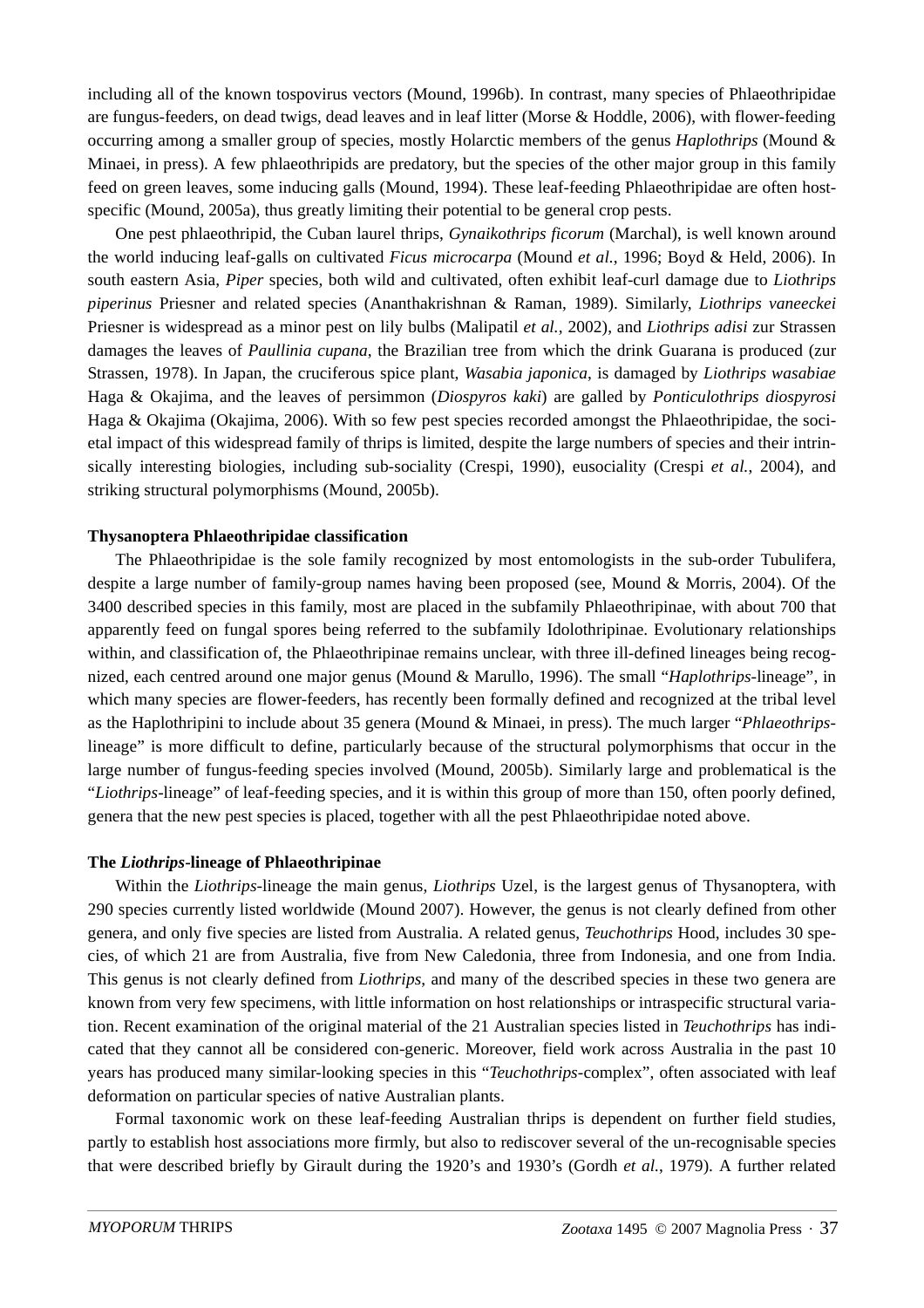genus is *Akainothrips* Mound from Australia. This genus involves 33 species, all of which are associated only with the phyllodes of *Acacia* species (Crespi *et al.*, 2004), although none is known to induce distortion on these plants. The leaf-damaging *Myoporum* thrips is here considered to be related to *Akainothrips*, but because of biological, structural and molecular differences it is described within a new genus, together with three other Australian species of which two are currently listed under *Teuchothrips*. One of these three species is common in galled leaves of *Myoporum insulare* around south eastern Australia, but the other two are associated with leaf distortion on Asteraceae shrubs: one on the genus *Ozothamnus* (or *Cassinia*) in Australia and New Zealand, and the other on *Olearia lirata* in south eastern Australia.

## **Molecular data**

Thysanoptera species are identified and classified according to their morphological characteristics, but molecular data is increasingly being included in taxonomic investigations (Morris & Mound, 2003; Crespi *et al.*, 2004; McLeish *et al.*, 2006; Rugman-Jones *et al.*, 2006). Because of this increasingly important trend in thrips identification and systematics, DNA was extracted from a range of Australian Phlaeothripidae species that are associated with, or induce galls on, various Australian plants. The thrips specimens were collected into 95% ethanol and stored at -20° prior to DNA extraction with an EDNA HiSpEx tissue kit (Fisher Biotech Australia) using the manufacturers' protocol. DNA was extracted from individual thrips specimens, the cuticles of which were recovered during the extraction protocol and then slide mounted for identification purposes. The DNA regions of interest were amplified with PCR using a standard 30 sec at 94°, 30 sec at 45°, 30 sec at 72° protocol for 35 cycles preceded by 1 cycle of 94° for 4 mins and ending with a cycle of 5 mins at 72°. The regions amplified were from mitochondrial COI with primers LepF1 and LepR1 (Hebert *et al.*, 2004), and nuclear *wingless* using the primers lepwg1 and modlepwg2 (Brower and DeSalle 1998). Products resulting from PCR were purified using ExoSapIT (Invitrogen Australia) and sequenced on an ABI 3100 sequencer using the ABI Big-dye Ready Reaction kit (Applied Biosystems).

The resulting DNA sequences were edited using Sequencher 4.5 (Gene Codes, USA), aligned manually and analysed in PAUP\* (Swofford 2003). Each region was analysed separately using parsimony (trees not shown) and an Incongruence Length Difference (ILD) was performed to test for combinability of the two regions  $(P = 0.18)$ . The two regions were then analysed together using maximum parsimony (MP) and maximum likelihood (ML) methods. The model used for the ML analyses was a general time reversible with gamma and invariant sites parameters (GTR +I +  $\Gamma$ ). Two trees resulted from the MP analysis, one of which showed the same topology as the single tree given by the ML analysis, the other tree differed only in the placement of *Akainothrips juliae*. The results of the combined ML analysis are shown in Fig 5. The terminals indicated are all based on single individuals, with the exception of the three *Klambothrips* for which two individuals were sequenced (for *K. myopori*, two individuals from each of two different counties in California). All of the duplicate sequences were identical to each other, and therefore are represented by single terminals.

This work in no way represents a complete phylogenetic analysis of the relationships between these gall thrips, but is presented here to emphasise the complexities involved in assessing relationships between organisms such as these thrips species that are structurally homogeneous, homoplastic and also polymorphic. Figure 5 indicates that the *Acacia* gall-inducing thrips, the species of *Kladothrips*, and also their kleptoparasites, form clades that are distinct from the gall thrips of the *Teuchothrips* complex. Moreover, the various species that are currently placed in *Teuchothrips* apparently represent a series of relatively unrelated clades – as suggested in the paragraph above based on morphological data. Unfortunately, the host association of the type species of this genus, *Teuchothrips simplicipennis* Hood, is not yet known, and fresh material is not available. Based on morphological character states it seems likely to be related to *T. minor* (Fig. 5), as both species lack duplicated cilia on the forewings. The two most frequently encountered species of this complex, inducing leaf distortion on common garden shrubs, *T. pittosporiicola* Bagnall on *Pittosporum undulatum* and *T. disjunctus* (Hood) on *Callistemon citrinum*, will probably need a new generic assignment, and the two species indicated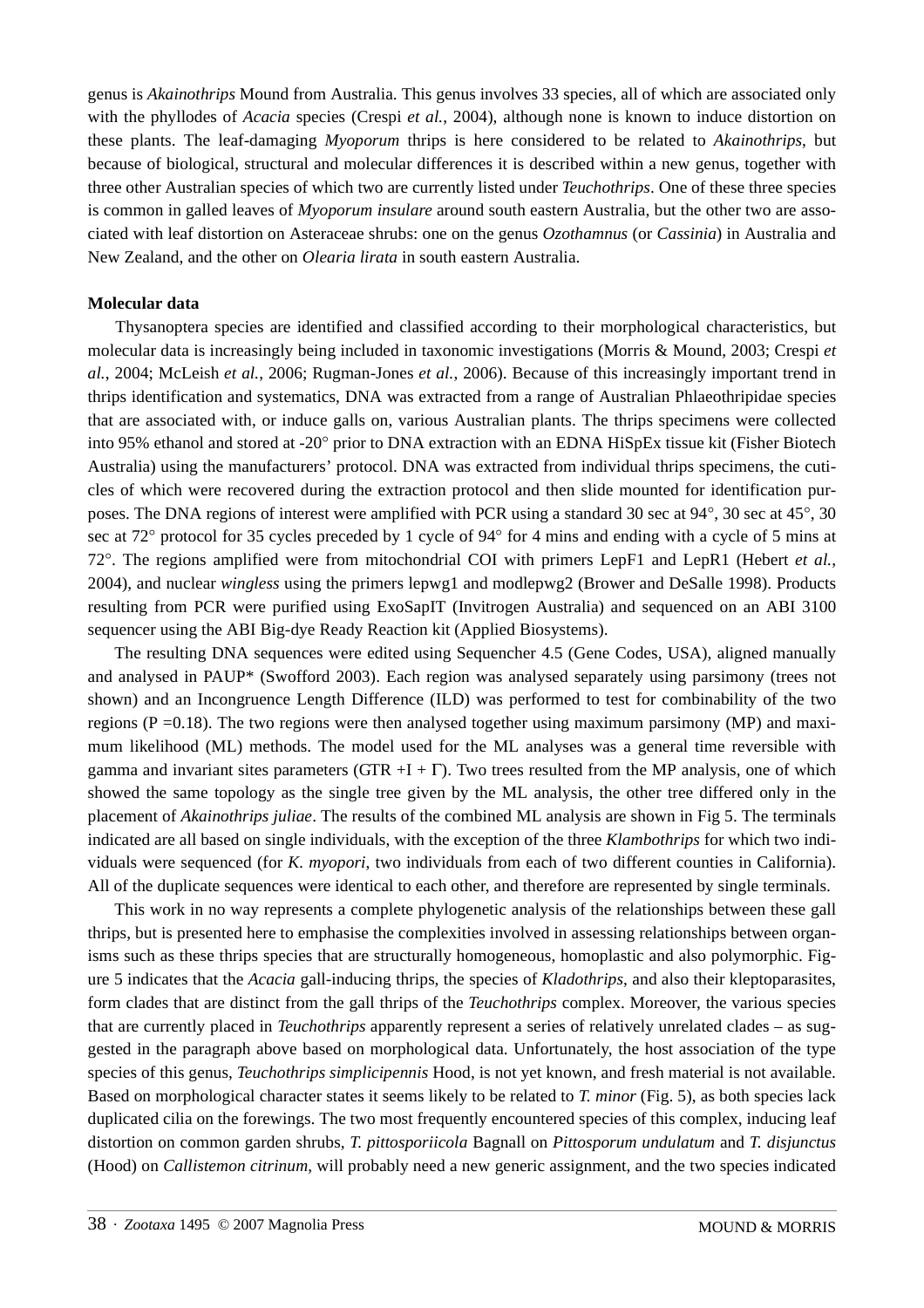as "Teucho Drypetes" and "Teucho Leptospermum" (Fig. 5) are also considered to require new genera on morphological grounds. The clade that concerns the present study is in the centre of Figure 5, and brings together species that are here treated as members of the new genus.

## *Klambothrips* **gen. n.**

## Type species *Klambothrips myopori* **sp. n.**

In most character states, including the presence on the head of a pair of stout cheek setae, the four species placed in this new genus are similar to some of the 33 species currently placed in the genus *Akainothrips* Mound, all of which live on *Acacia* trees (Crespi *et al.*, 2004). However, these four species all have the mid and hind tibiae uniformly dark brown whereas similar looking *Akainothrips* species that lack pronotal anteromarginal setae have the tibiae yellow at the apex. Moreover, the four species of *Klambothrips* are all associated with the leaves of species of Myoporaceae or Asteraceae, on which they induce the irregular galls from which the generic name is derived (Fig. 1). In contrast, all *Akainothrips* species are opportunistic invaders of pre-existing enclosed spaces on species of *Acacia* that bear phyllodes not leaves (Crespi *et al.*, 2004). The species of *Akainothrips* and *Klambothrips* differ from all of the Australian species currently listed under *Teuchothrips* in the presence of a pair of stout cheek setae. As indicated above, the generic classification of the species currently listed under *Teuchothrips* remains unsatisfactory. But the available evidence, biological, morphological, and molecular (Fig. 5), indicates that the four species considered here are sufficiently closely related to be considered congeneric and distinct from the other members of this complex of species.

**Generic diagnosis.** Dark brown, macropterous Phlaeothripinae. Antennae 8-segmented, III with one sensorium, IV with three sensoria, VIII broad at base. Head longer than wide; cheeks with one pair of stout setae in basal third; maxillary stylets retracted at least to postocular setae; postocular setae no larger than minor setae. Pronotum with three pairs of capitate major setae, anteromarginals and midlaterals usually no larger than discals. Prosternal basantra not developed; anterior margin of ferna almost transverse; mesopraesternum reduced to two small lateral triangles. Fore tarsus with inner apex slightly recurved forming a small tooth. Metanotum reticulate, with one pair of setae medially; sternopleural sutures elongate. Forewing parallel sided, with six to nine duplicated cilia; with one or two capitate sub-basal setae. Pelta triangular, reticulate, with paired campaniform sensilla; tergites II – VII with two pairs of sigmoid wing-retaining setae, marginal setae S1 capitate and longer than setae S2; tergite IX setae S1 and S2 shorter than tube, bluntly pointed to weakly capitate, S3 acute; anal setae long. Males varying in size; large males with fore tarsal tooth massive and femora swollen, and fore coxae bearing stout setae; tergite IX setae S2 capitate but shorter than S1; sternite VIII without glandular area.

# **Key to** *Klambothrips* **species**

- 1. Hind tarsi yellow to brownish yellow, clearly paler than tibiae; tergite IX setae S1 with apices capitate . 2
- -. Hind tarsi brown, scarcely paler than tibial apex; tergite IX setae S1 bluntly pointed to broadly rounded 3
- 2. Maxillary stylets about 0.3 of head width apart, retracted into head only to level of postocular setae (Fig. 2)*.............................................................................................................................................myopori***sp. n.**
- -. Maxillary stylets scarcely 0.1 of head width apart, retracted to eyes (Fig. 4)*............walsinghami* (Girault)
- 3. Maxillary stylets retracted to eyes, close together medially in head; tergite IX setae S1 and S2 bluntly pointed; longest anal setae longer than tube *................................................................ annulosus* (Priesner)
- -. Maxillary stylets retracted to postocular setae, about one fifth of head width apart; tergite IX setae S1 and S2 broadly rounded; anal setae shorter than tube *..................................................................oleariae* **sp. n.**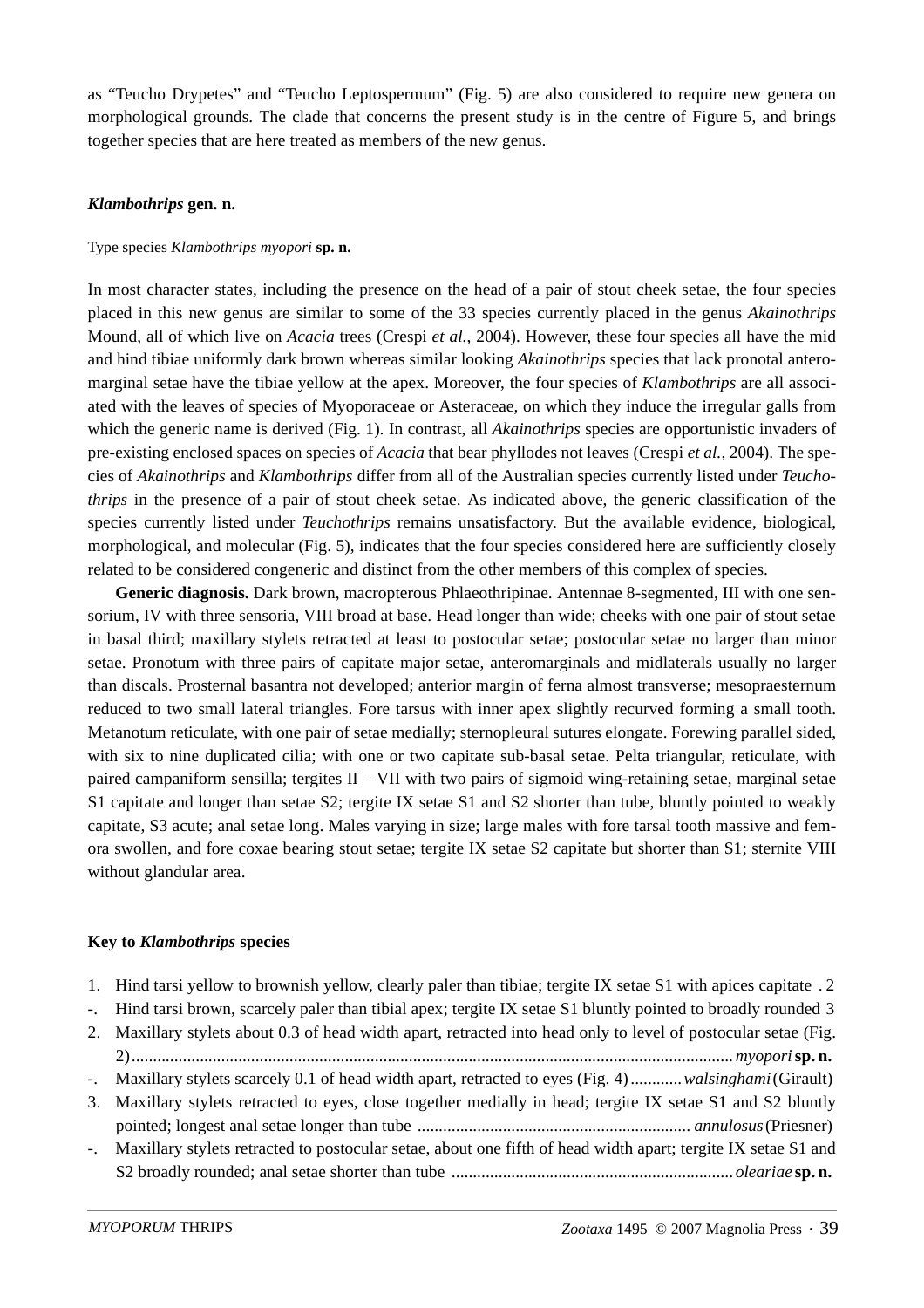#### *Klambothrips myopori* **sp. n.**

*Macropterous female*. Body brown to dark brown, tarsi yellow; antennal segment III yellow with faint shading distally (Fig. 3), IV – VI yellow with apex variably brown, VII varying from entirely brown to yellow with apex as brown as VIII; major setae hyaline, anal setae and tergal wing retaining setae dark; forewing often faintly shaded medially. With the structural characters indicated in the generic diagnosis; head with compound eyes longer dorsally than ventrally; maxillary stylets retracted to postocular setae, at least 0.3 of head width apart with distinct maxillary bridge (Fig. 2). Forewing with seven to nine duplicated cilia; with one or two capitate sub-basal setae. Anal setae longer than tube.

Measurements of paratype female (in microns). Body length 2600. Head, length 250; width 190; postocular setae 15. Pronotum, length 160; median width 300; major setae, aa 55; epim 70; pa 35. Forewing length 900; sub-basal setae 45, 50. Tergite IX setae S1 105; S2 115; S3 130. Tube length 200; anal setae 170. Antennal segments III – VIII length 70, 65, 65, 55, 55, 30.



**FIGURES 2–4.** *Klambothrips* species. 2, *K. myopori* male holotype; 3, *K. myopori* antenna; 4, *K. walsinghami*.

*Macropterous male*. Colour and structure generally similar to female, but size range greater; large male with massive fore tarsal tooth and enlarged femora, paired cheek setae prominent, also pronotum with anteroangular setae long, and fore coxae bearing stout setae; small male with minute fore tarsal tooth.

Measurements of holotype male, with smallest male paratype in parentheses. Body length 2150 (1650). Head, length 220 (180); width 170; postocular setae 15. Pronotum, length 160 (100); median width 325 (200); major setae, aa 50; epim 55; pa 40 (15). Forewing length 840; sub-basal setae 40, 45. Tergite IX setae S1 110; S2 105; S3 120. Tube length 175 (130); anal setae 150. Antennal segments III – VIII length 65, 55, 50, 48, 50, 25 (50, 45, 47, 45, 45, 25).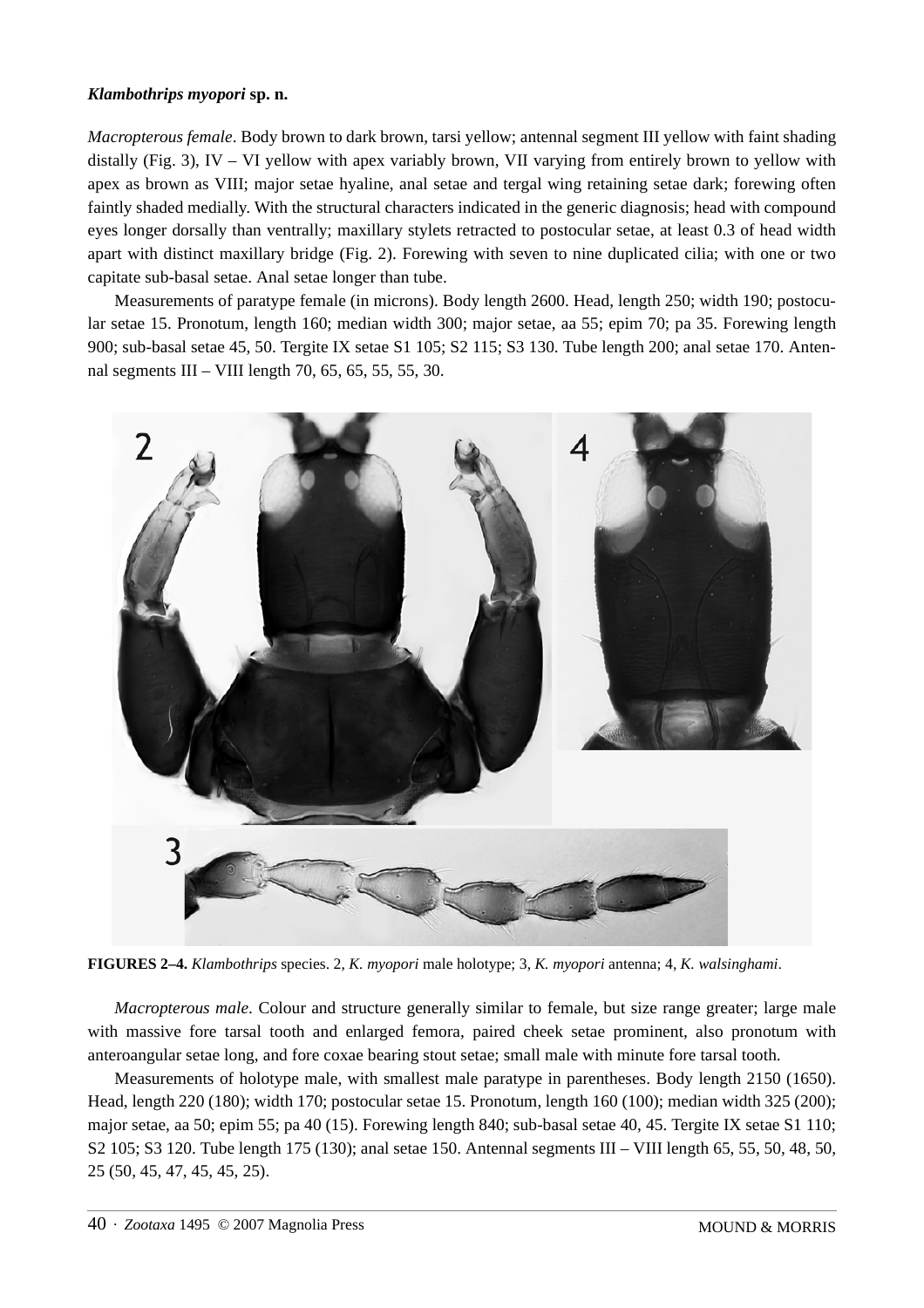*Larvae*. Mainly white, but sometimes weakly pink, abdominal segments IX and X dark; pronotum brown; legs and antennal segments light brown, distal antennal segments darkest; abdominal setae long and capitate, each arising from a pigmented area; spiracle prominent on mesothorax and abdominal segments II and VIII.

**Material studied.** Holotype male, **USA, California**, Los Angeles, Sylmar, from distorted *Myoporum laetum* leaves, 13.ii.2006 (R. Orsburn) in Australian National Insect Collection, CSIRO, Canberra.

Paratypes: 6 females 4 males collected with holotype; 3 females 23 males, from *Myoporum* distorted leaves, California, San Diego County, 50 km north east of San Diego, 7.ix.2006 (Mark Hoddle 485); 4 females 3 males, from *Myoporum* distorted leaves, California, Orange County, Anaheim, 25.i.2006 (N. Nisson).

Specimens will be available in the major thrips collections at University of California Riverside, California Department of Food and Agriculture Sacramento, Washington, London, Frankfurt and Tokyo.

**Comments.** In all structural details, *K. myopori* is essentially similar to *K. walsinghami*, a species that is widespread in south-eastern Australia distorting leaves of *Myoporum insulare*. Samples from California and Australia exhibit great variation in body size, with several character states correlating with overall body size, including lengths of major setae and antennal segments. The only consistent morphological difference that has been found between samples from the two areas is in the position of the maxillary stylets, as indicated in the key above. This difference needs to be assessed in individuals that have not been macerated, because the natural position of the stylets commonly becomes distorted under chemical treatment. Despite this technical problem, no specimens have been seen from California with the stylets deeply retracted and closely placed as in Australian specimens. Molecular differences between two samples from California, including the type series of *K. myopori*, and samples of *K. walsinghami* from south-eastern Australia support the view that these two are separate species (Fig. 5). It seems possible that *K. myopori* is derived from New Zealand, despite not having been found in that country, and represents a scarcely distinguishable sibling to the common Australian species. If biological control agents were to be considered for use against this pest in California, then it will become important to compare molecular data from multiple samples in California and Australia, and an effective search made for the thrips in New Zealand. Both of these species have the mid and hind tarsi yellow, whereas *K. annulosus* and *K. oleariae* have these tarsi dark brown.

#### *Klambothrips walsinghami* **(Girault) comb. n.**

#### *Liothrips walsinghami* Girault, 1928: 2 *Teuchothrips walsinghami* (Girault); Mound, 1996a: 330

Girault was responsible for publishing, usually privately, 140 species-group names of thrips, but his species cannot be recognized from the descriptions, many are based on single, often damaged, specimens, and 72 are now placed as synonyms (Mound, 1996a). *Liothrips walsinghami* was based on one small damaged female, collected at Beaudesert, near Brisbane in south eastern Queensland. This specimen is particularly small and this, together with its damaged condition, makes it difficult to evaluate. A second specimen of the same species is one of the three syntypes of *Cryptothrips nigronympha* Girault, and these syntypes are reported as having been collected at Wallumbilla, near Roma, Queensland. Both of these localities are far beyond the northern distribution limits of *Myoporum insulare*, and no other specimens of the thrips have been seen from north of Mallacoota on the border between Victoria and New South Wales. These two specimens slide mounted by Girault cannot be distinguished from individuals of the common *Myoporum insulare* thrips of southern Australia; in particular, they have the maxillary stylets deeply retracted (Fig. 4). There is thus at present no alternative but to apply the Girault name to the common species, although the two Queensland specimens are presumably associated with some other species of *Myoporum*. In addition to these two Girault specimens, more than 60 slide-mounted specimens of both sexes have been studied from the following Aus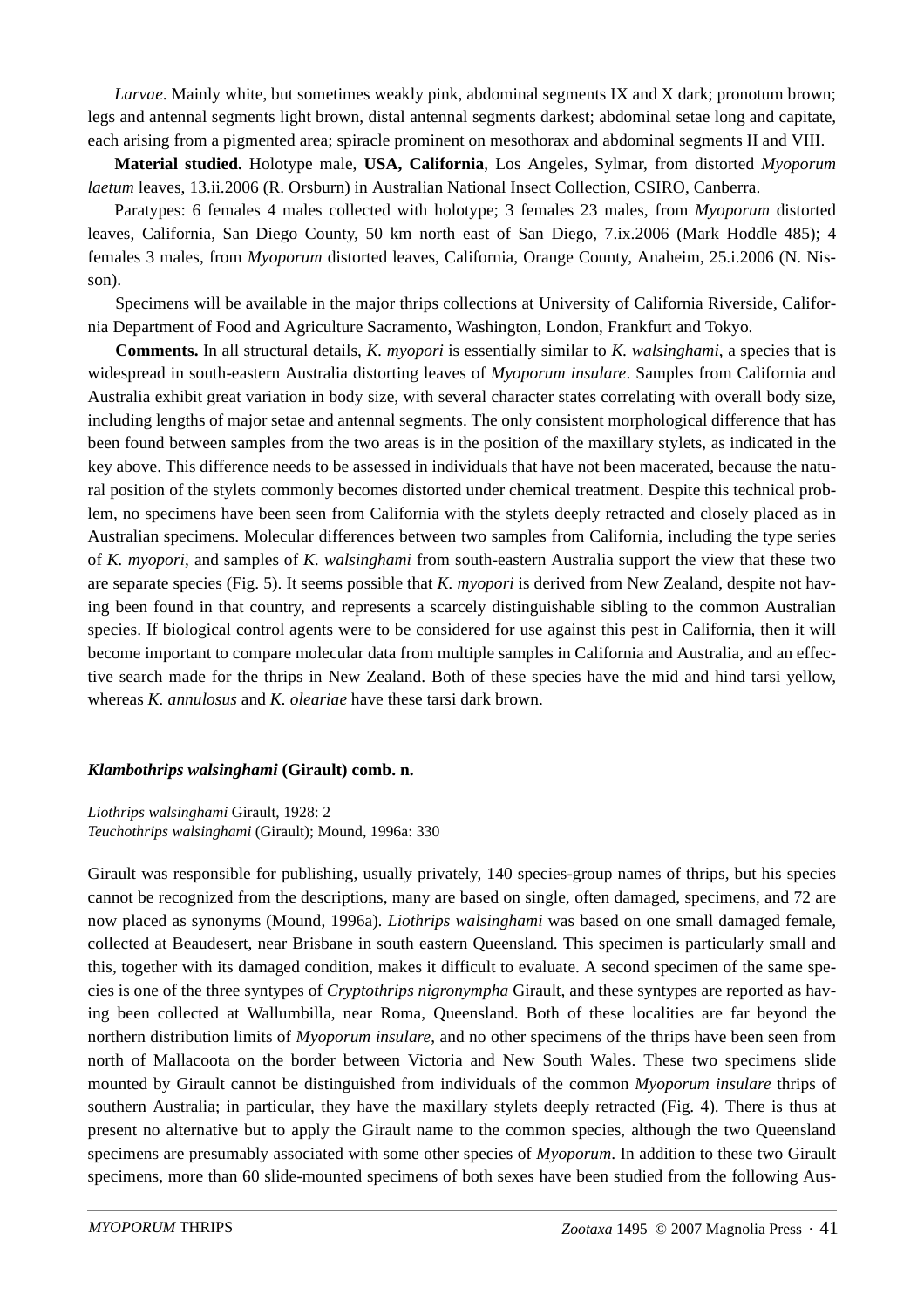tralian localities: **South Australia**, Adelaide (Semaphore and Wittunga); Aldinga; Victor Harbour; Kangaroo Island; Mt Gambier; Loxton; **Victoria**, Mallacoota.

As indicated above, the body size of this species is highly variable, with consequent variation in other character states. The body lengths of the largest and smallest male from a single gall at Semaphore, Adelaide, are 2450 microns and 1560 microns. Measurements in microns of the holotype female are as follows: Body length 1650. Head length 200. Pronotal major setae, aa 50; epim 65; pa 50. Tube length 150. Antennal segment III length 43.



**FIGURE 5.** Relationships between some Australian Phlaeothripinae based on sequence data from the genes "wingless" and "CO1".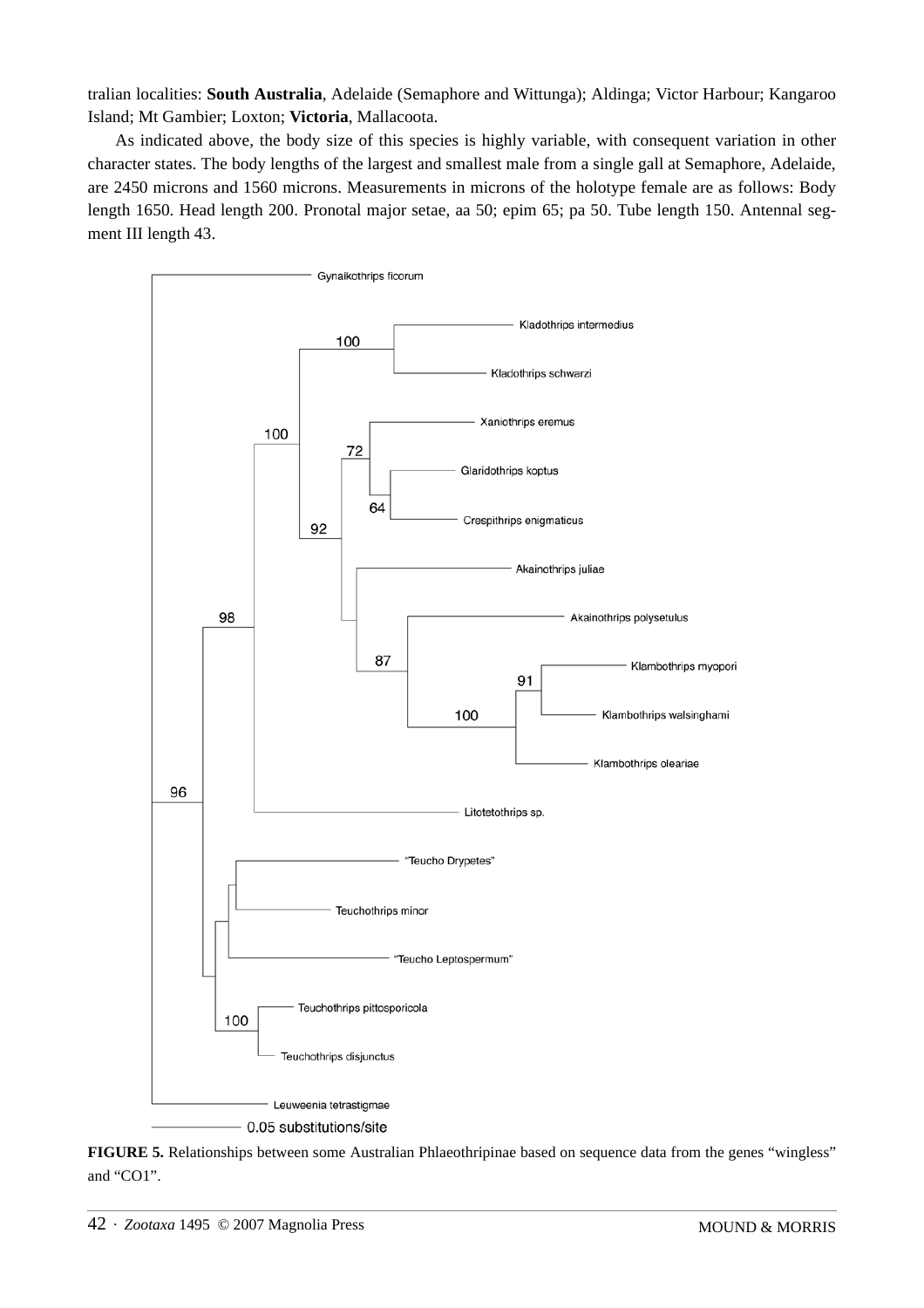#### *Klambothrips annulosus* **(Priesner) comb. n.**

*Rhynchothrips annulosus* Priesner, 1928: 645 *Teuchothrips annulosus* (Priesner); Mound 1996a: 328

This species was described from Warburton, north of Melbourne, on a series of specimens collected from galls on *Cassinia aculeata* (Asteraceae), but the only other Australian specimens known are two females collected in Tasmania, Lake St Claire, in March 2004. The species was recorded and re-described from New Zealand (Mound & Walker, 1986) on "*Cassinia vauvilliersei*", a plant species currently considered to be a member of the genus *Ozothamnus*. Females have very weak cheek setae, although these are stout in males. It differs from both *K. myopori* and *K. walsinghami* in having the mid and hind tarsi dark, not yellow, and it also has the setae on tergite IX pointed to bluntly rounded, not expanded at the apex. In the colour of the tarsi, *K. annulosus* is similar to the new species, *K. oleariae*, described below. However, *K. annulosus* is distinguished by the unusually elongate maxillary stylets, these being retracted to the eyes and almost touching medially, with exceptionally stout maxillary guides.

#### *Klambothrips oleariae* **sp. n.**

*Macropterous female*. Body dark brown, tarsi brown; antennal segment III yellowish brown and darkest in apical half, IV – VI brown with pedicels paler; major setae hyaline but wing retaining setae dark; forewing clear. With the structural characters indicated in the generic diagnosis; head with compound eyes longer dorsally than ventrally; maxillary stylets retracted to postocular setae, about one fifth of head width apart medially with a short maxillary bridge. Pronotum with three or four pairs of long capitate setae; midlateral setae variable, usually no larger than discal setae; anteromarginals not distinguished from discal setae. Fore tarsus with no tooth. Forewing with about seven duplicated cilia, and two capitate sub-basal setae. Tergites IV – VI marginal setae S1 broadly rounded at apex; tergite IX setae S1 and S2 with broadly rounded capitate apex, S3 acute; anal setae shorter than tube.

Measurements of paratype female (in microns). Body length 2450. Head, length 270; width 185; postocular setae 15. Pronotum, length 140; median width 280; major setae, aa 65; epim 90; pa 85. Forewing length 850; sub-basal setae 45, 55. Tergite IX setae S1 135; S2 125; S3 135. Tube length 200; anal setae 170. Antennal segments III – VIII length 55, 65, 65, 55, 65, 35.

*Macropterous male*. Colour and structure similar to female; large male with broadly based fore tarsal tooth and enlarged femora.

Measurements of holotype male. Body length 2150. Head, length 240; width 180; postocular setae 15. Pronotum, length 175; median width 280; major setae, aa 70; epim 80; pa 65. Forewing length 850; sub-basal setae 45, 55. Tergite IX setae S1 125; S2 75; S3 135. Tube length 175; anal setae 170. Antennal segments III – VIII length 55, 60, 60, 55, 60, 35.

*Larvae*. Mainly white, but sometimes weakly pink; antennae, head, pronotum and abdominal segments IX and X almost black; abdominal setae long and capitate, each arising from a pigmented area; spiracle dark and prominent on mesothorax and abdominal segments II and VIII.

**Material studied.** Holotype male, **Australian Capital Territory**, Tidbinbilla, in curled leaf of *Olearia lirata*, 15.xii.1995 (LAM 2909) in Australian National Insect Collection, CSIRO, Canberra. Paratypes: 1 male, 13 females collected with holotype; same host and locality, 7 females, 1.iii.1996; **ACT**, Australian National Botanic Gardens, 3 females from *O.* ?*lirata* curled leaves, 29.i.1996. **Victoria**, Melbourne Botanic Gardens, 6 males, 7 females in curled leaf of *Olearia lirata*, 28.iv.2002 (P. Symes).

**Comments.** Although distorted leaves associated with species of the *Teuchothrips* complex have been examined from many different plant species in eastern and northern Australia, only *K. annulosus* and *K. ole-*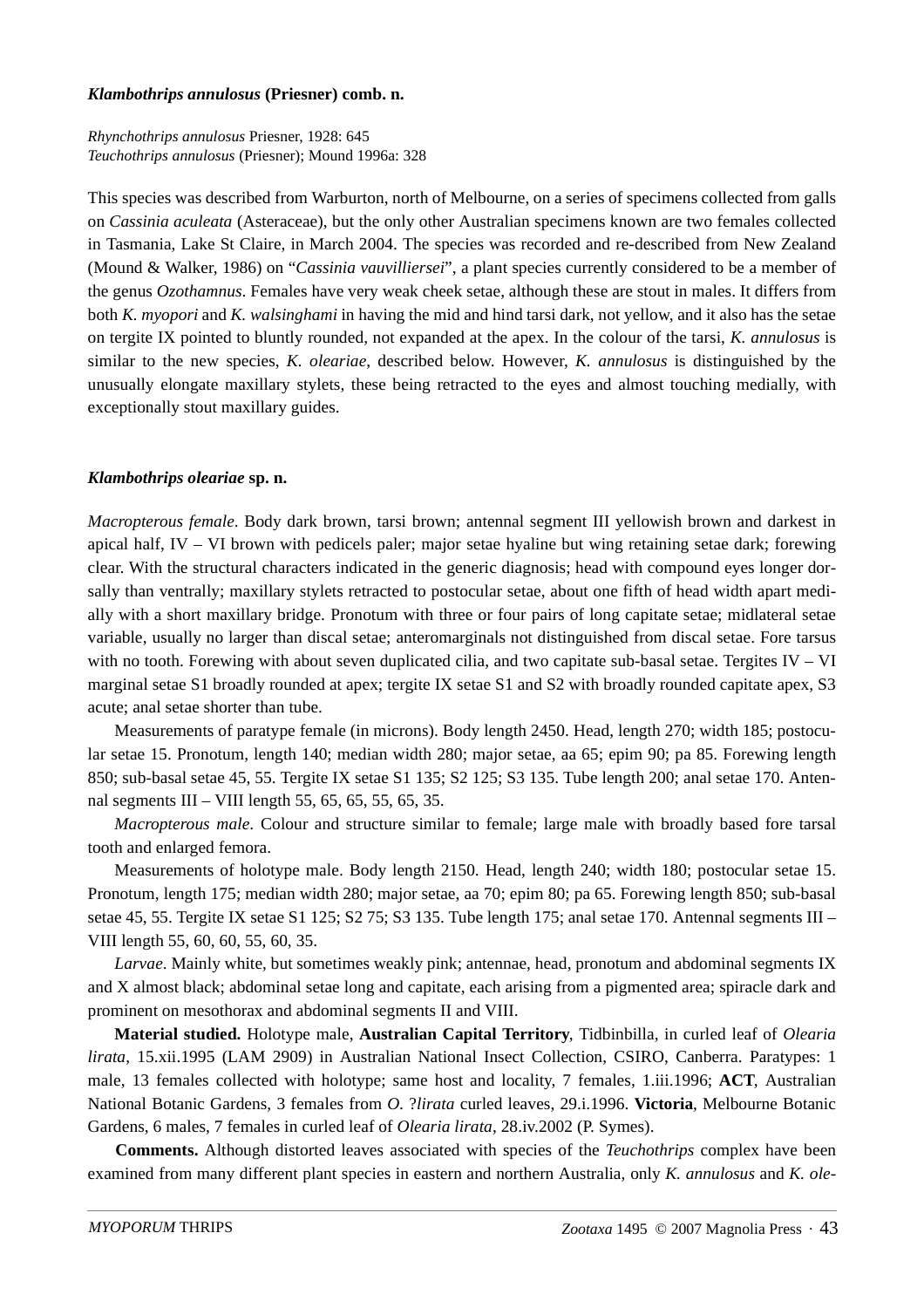*ariae* are known from Asteraceae. These two species are distinguished in the key above on character states of the maxillary stylets and the setae on the abdomen. Moreover, in *K. oleariae* the pronotal midlateral setae are variable, sometimes being longer than the discal setae and almost capitate.

#### **Acknowledgements**

Our Californian colleagues, Mark Hoddle of the University of California at Riverside, and Gillian Watson of the Dept of Food and Agriculture Plant Pest Diagnostics Laboratory at Sacramento, kindly provided information and specimens. The photograph of thrips damage to *Myoporum laetum* was kindly provided by John Kabashima, University of California. Cooperative Extension, Orange County. The web search engine "google.com" provided access to much information about *Myoporum* in California. We are grateful to Bob Chinnock of the South Australian Herbarium for advice on species of the genus *Myoporum* and for help in collecting thrips samples. Loans of specimens from the Girault collection at the Queensland Museum were kindly arranged by Geoff Thompson and Susan Wright.

#### **References**

Ananthakrishnan, T.N. & Raman, A. (1989) *Thrips and Gall Dynamics*. Brill, Leiden, 120 pp.

- Boyd, DW & Held, DW. (2006) *Androthrips ramachandrai* (Thysanoptera: Phlaeothripidae): an introduced thrips in the United States. *Florida Entomologist*, 89, 455–458.
- Brower, A.V. & DeSalle, R. (1998) Patterns of mitochondrial versus nuclear DNA sequence divergence among nymphalid butterflies: the utility of *wingless* as a source of characters for phylogenetic inference. *Insect Molecular Biology*, 7, 73–82.
- Crespi, B.J. (1990) Subsociality and female reproductive success in a mycophagous thrips: an observational and experimental analysis. *Journal of Insect Behavior*, 3, 61–74.
- Crespi, B.J., Morris, D.C. & Mound, L.A. (2004) *Evolution of ecological and behavioural diversity: Australian* Acacia *thrips as model organisms*. Australian Biological Resources Study & Australian National Insect Collection, CSIRO, Canberra, Australia, 328 pp.
- Girault, A.A. (1928) Some Insecta and a New All Highness (Notes compiled in fear and sorrow). Published privately, Brisbane, 4 pp.
- Gordh, G., Menke, A.S., Dahms, E.C. & Hall, J.C. (1979) The privately printed papers of A.A.Girault. *Memoirs of the American Entomological Institute*, 28, 1–400.
- Hebert, P.D., Penton, E.H., Burns, J.M., Janzen, D.H. & Hallwachs, W. (2004) Ten species in one: DNA barcoding reveals cryptic speciation in th eneotropical skipper butterfly *Astraptes fulgerator*. *Proceedings of the National Academy of Sciences of the USA*, 101, 14812–14817.
- Malipatil, M.B., Mound, L.A., Finlay, K.J. & Semeraro, L. (2002) First record of lily thrips, *Liothrips vaneeckei* Priesner, in Australia (Thysanoptera: Phlaeothripidae). *Australian Journal of Entomology*, 41, 159–160.
- McLeish, M.J, Chapman, T.W. & Mound, L.A. (2006) Gall morpho-type corresponds to separate species of gall-inducing thrips (Thysanoptera: Phlaeothripidae). *Biological Journal of the Linnean Society*, 88, 555–563.
- Morris, D.C. & Mound, L.A. (2003) Thysanoptera Phylogeny the Molecular Future. *Entomologische Abhandlungen*, 61, 153–155.
- Morse, J.G. & Hoddle, M.S. (2006) The invasion biology of thrips. *Annual Review of Entomology*, 51, 67–89.
- Mound, L.A. (1994) Thrips and gall induction: a search for patterns. pp. 131–149 in Williams, M.A.J. (ed) *Plant Galls: Organisms, Interactions, Populations*. Systematics Association Special Volume, 49, Clarendon Press, Oxford.
- Mound, L.A. (1996a) Thysanoptera, pp. 249–336, 397–414 (Index), *In:* Wells, A., *Zoological Catalogue of Australia*. Volume 26. Psocoptera, Phthiraptera, Thysanoptera. Melbourne. CSIRO Australia.
- Mound, L.A. (1996b) The Thysanoptera vector species of tospoviruses. *Acta horticulturae*, 431, 298–309.
- Mound, L.A. (2005a) Thysanoptera Diversity and Interactions. *Annual Review of Entomology*, 50, 247–269.
- Mound, L.A. (2005b) Fighting, flight and fecundity: behavioural determinants of Thysanoptera structural diversity, pp 81–105. *In* Ananthakrishnan, TN & Whitman, D. [eds] *Insects and phenotypic plasticity*. Science Publishers Inc. Enfield, NH, USA.
- Mound, L.A. (2007) Thysanoptera (Thrips) of the World a checklist. http://www.ento.csiro.au/thysanoptera/